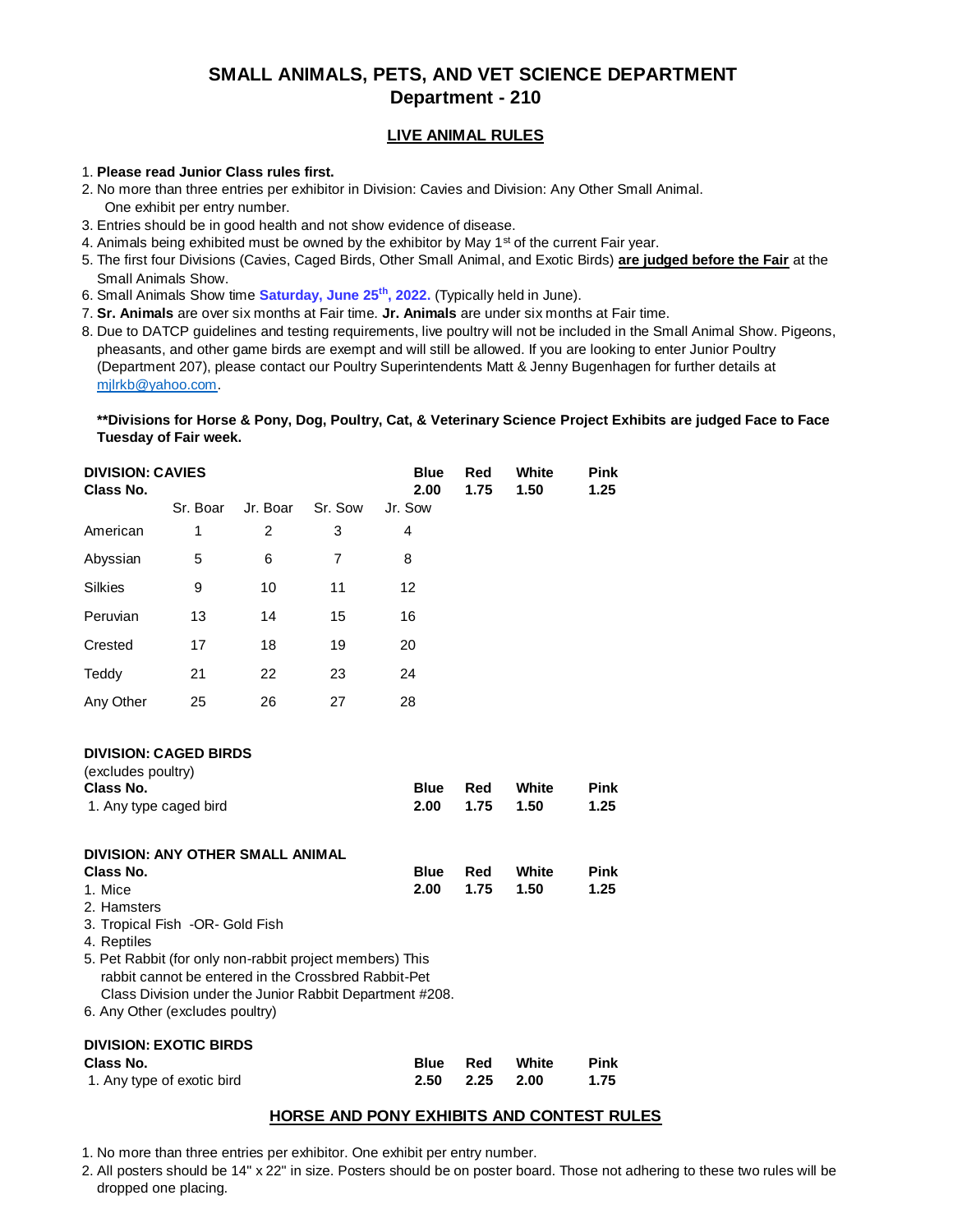- 3. Displays should be more detailed in explanation than a poster. They must be three dimensional or tri-fold and include articles to assist in explanations. A display should be more than simply a 14" x 22" poster.
- 4. Horse and Pony exhibits (Class Numbers 1 6) will be judged Tuesday during Face to Face Judging.
- 5. Hippology Contests will be held Thursday between 10:00 a.m. and 12:00 p.m. at the Horse Rings.
- 6. Judging of Horses will be held Thursday between 1:00 p.m. and 3:00 p.m. in the Horse Rings.

### **DIVISION: HORSE AND PONY EXHIBITS AND CONTESTS Class No. Blue Red White Pink 1.75 1.50 1.25 1.00**

- 1. Any horse poster.
- 2. Any creative art entry.
- 3. Any horse photograph taken by horse project member.
- 4. Any other horse entry.
- 5. Model horse collection exhibit.
- 6. Any other exhibit related to the Horseless Horse or Equitation Project.
- 7. Hippology Contest (Grade 9 and above)
- 8. Hippology Contest (Grades 6, 7 and 8)
- 9. Hippology Contest (Grade 5 and below)
- 10. Judging of Horses (Grade 9 and above)
- 11. Judging of Horses (Grade 8 and below)

# **RULES FOR DIVISIONS – DOG, POULTRY, CAT, AND VETERINARY SCIENCE PROJECT EXHIBITS**

- 1. Educational displays, posters, and other exhibits must be in place by 7 p.m. Tuesday. No more than three entries per exhibitor in each exhibit division. One exhibit per entry number.
- 2. All posters should be 14" x 22" in size. Posters should be on poster board. Those not adhering to these two rules will be dropped one placing.
- 3. Displays should be more detailed in explanation than a poster. They must be three dimensional or tri-fold and include articles to assist in explanations. A display should be more than simply a 14" x 22" poster, and should visually demonstrate division animal knowledge and/or division project possibilities.
- 4. Photography can be snap shots or enlargements in color or black and white of the division animal or a grouping of division animals. Photograph(s) must be mounted on poster board and be ready for hanging.
- 5. Exhibits should refer to a variety or grouping of related or complementary articles.
- 6. Unless otherwise noted, all projects in each division can be created and entered by youth in grades 3 through 13 who are members of that Small Animal or Pet project division: Dog, Poultry, Cat, Rabbit or Vet Science.
- 7. Due to DATCP guidelines and testing requirements, live poultry will not be included in the Small Animal Show. Pigeons, pheasants, and other game birds are exempt and will still be allowed. If you are looking to enter Junior Poultry (Department 207), please contact our Poultry Superintendents Matt & Jenny Bugenhagen for further details at [mjlrkb@yahoo.com.](mailto:mjlrkb@yahoo.com)
- 8. Division 210, Dog Project, Poultry & Poultry Science, Cat Project, and Veterinary Science/Rabbit Hopping & Rabbit Project Exhibits will be judged Tuesday using the Face to Face Judging System.

#### **Displays**

| 50 points |
|-----------|
| 25 points |
| 15 points |
| 10 points |
|           |

## **GUIDELINES FOR DOG QUIZ BOWL CONTEST**

\*\***Please note**: Dog Quiz Bowl Contest will be judged in the Expo building on the Youth-in-Action Stage at 10:00 am on Saturday of the County Fair. Different grade Dog Quiz Bowl Contest classes may be combined by experience level if there are not enough youth in each class for contest competition.\*\*

# **DIVISION: DOG PROJECT EXHIBITS A**ND CONTESTS

| Class No. |  | <b>Blue Red White Pink</b> |  |
|-----------|--|----------------------------|--|
|           |  |                            |  |
|           |  |                            |  |

1. Educational display or poster - relating to some aspect of dog care or health training. (13 yrs & under)

- 2. Educational display or poster relating to some aspect of dog care or health training. (14 yrs & over)
- 3. Toy made for dog
- 4. Sewn bed, clothing or other article for a dog or portraying a dog or dogs
- 5. Drawing, painting of dog or dogs can use a variety of media, such as pencil, chalk, charcoal, pen, ink, pastels, watercolor, acrylic, oil or mixed media (13 yrs & under)
- 6. Drawing, painting of dog or dogs can use a variety of media, such as pencil, chalk, charcoal, pen, ink, pastels, watercolor, acrylic, oil or mixed media.) (14 yrs & over)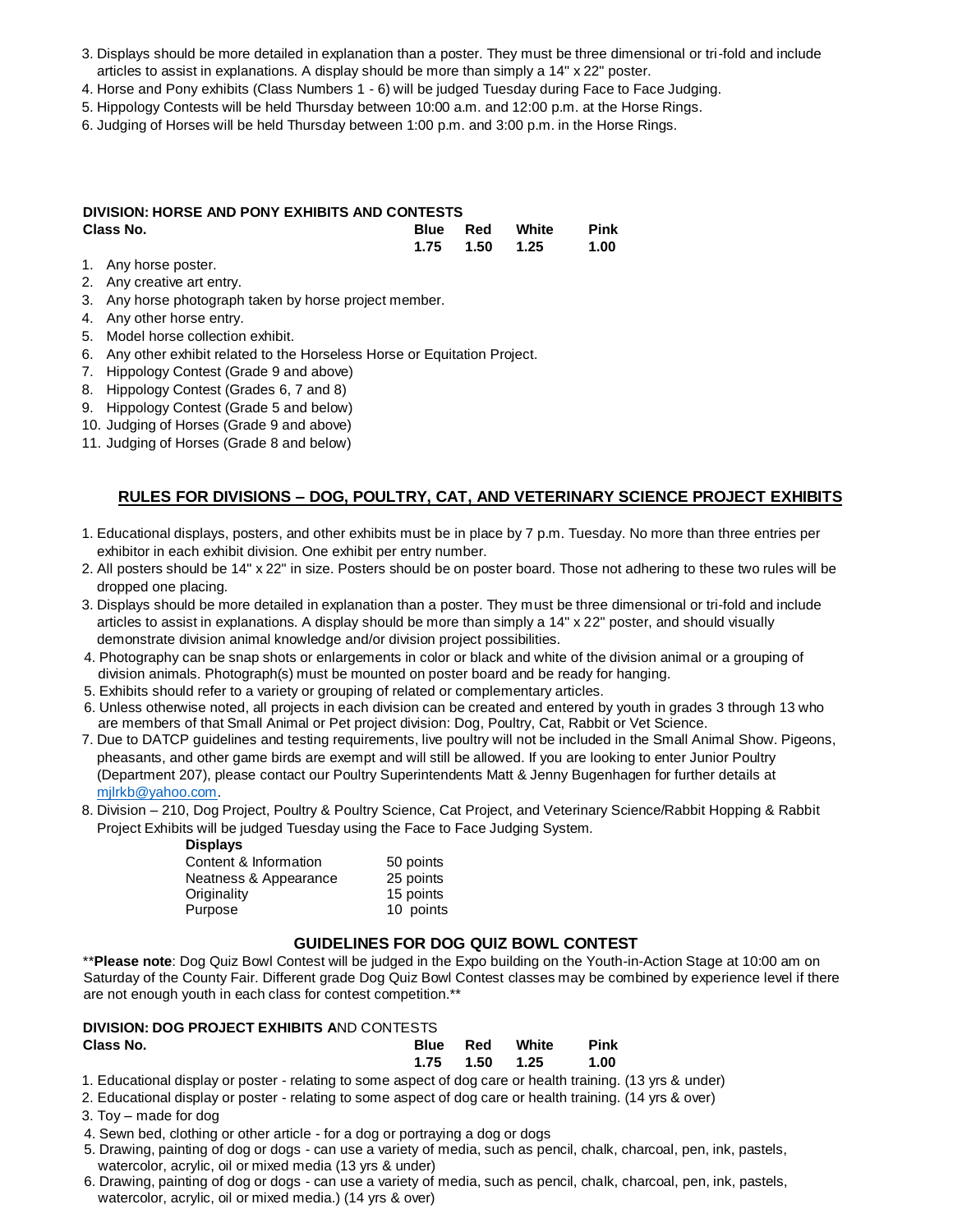- 7. Photo exhibit of dog or dogs
- 8. Paper craft exhibit about a dog or dogs or of dog or dogs handmade book, pop-up cards, origami. papier mache or other)
- 9. Any handmade dog equipment item
- 10. Any other dog related item or display not listed above
- 11. Dog Quiz Bowl Contest (Grade 9 and above) \*\*
- 12. Dog Quiz Bowl Contest (Grades 6, 7 and 8) \*\*
- 13. Dog Quiz Bowl Contest (Grade 5 and below) \*\*

#### **DIVISION: POULTRY AND POULTRY SCIENCE EXHIBITS**

Due to DATCP guidelines and testing requirements, live poultry will not be included in the Small Animal Show. Pigeons, pheasants, and other game birds are exempt and will still be allowed. If you are looking to enter Junior Poultry (Department 207), please contact our Poultry Superintendents Matt & Jenny Bugenhagen for further details at milrkb@yahoo.com.

| Class No. | <b>Blue Red</b> White Pink |  |
|-----------|----------------------------|--|
|           | 1.75  1.50  1.25  1.00     |  |

- 1. Report on type, breed varieties
- 2. Report on life cycle
- 3. Report on feed management, types & amounts
- 4. Any educational display
- 5. Display on genetics & bioengineering
- 6. Photo exhibit of poultry
- 7. Home built carrying case

### **DIVISION: CAT PROJECT EXHIBITS**

| Class No.                                                           | <b>Blue</b> | Red  | White | Pink |
|---------------------------------------------------------------------|-------------|------|-------|------|
|                                                                     | 2.00        | 1.75 | 1.50  | 1.25 |
| 1. Educational display relating to the Cat project (13 yrs & under) |             |      |       |      |
| 2. Educational display relating to the Cat project (14 yrs & over)  |             |      |       |      |
| 3. Toy made for cat (any grade)                                     |             |      |       |      |
| 4. Any other article for cat (any grade)                            |             |      |       |      |
|                                                                     |             |      |       |      |

5.Home built carrying case (13 yrs & under)

6.Home built carrying case (14 yrs & over)

7.Junior Cat decorated cage (13 yrs & under) Bring own cage

8.Senior Cat decorated cage (14 yrs & over) Bring own cage

| <b>DIVISION: VETERINARY SCIENCE</b> |             |                |            |      |
|-------------------------------------|-------------|----------------|------------|------|
| Class No.                           | <b>Blue</b> | Red            | White Pink |      |
|                                     |             | 2.00 1.75 1.50 |            | 1.25 |

1. Poster or display showing drawing and explanations of animal health danger signs you have learned to identify.

- 2. Posters showing body temperature, pulse, respiration rate recording taken on an animal over a 30 day period.
- 3. Poster or display showing sanitation measures studied and used as part of your project.
- 4. Original drawing of a body organ or tissue with an explanation of specific diseases.

5. Any other exhibit of Veterinary Science.

# **DIVISION: LIVESTOCK VETERINARY SCIENCE EXHIBITS (SHEEP, GOATS, HOGS, BEEF, DAIRY)**

| Class No.                   |  |  |  |  |  |  |  |  | <b>Blue</b> Red White Pink |  |
|-----------------------------|--|--|--|--|--|--|--|--|----------------------------|--|
|                             |  |  |  |  |  |  |  |  | 2.00 1.75 1.50 1.25        |  |
| $\sim$ $\sim$ $\sim$ $\sim$ |  |  |  |  |  |  |  |  |                            |  |

- 1. Poster, Report or Display on type, breed varieties
- 2. Poster, Report or Display on life cycle
- 3. Poster, Report or Display on feed management, types & amounts
- 4. Poster, Report or Display on genetics & bioengineering
- 5. Poster, Report or Display on animal health, diseases, or parasites
- 6. Poster, Report or Display on sanitation measures
- 7. Poster, Report or Display on animal anatomy
- 8. Poster, Report or Display on show preparation or training
- 9. Any livestock photography
- 10. Any handmade livestock equipment item

#### **DIVISION: SMALL ANIMAL VETERINARY SCIENCE EXHIBITS**